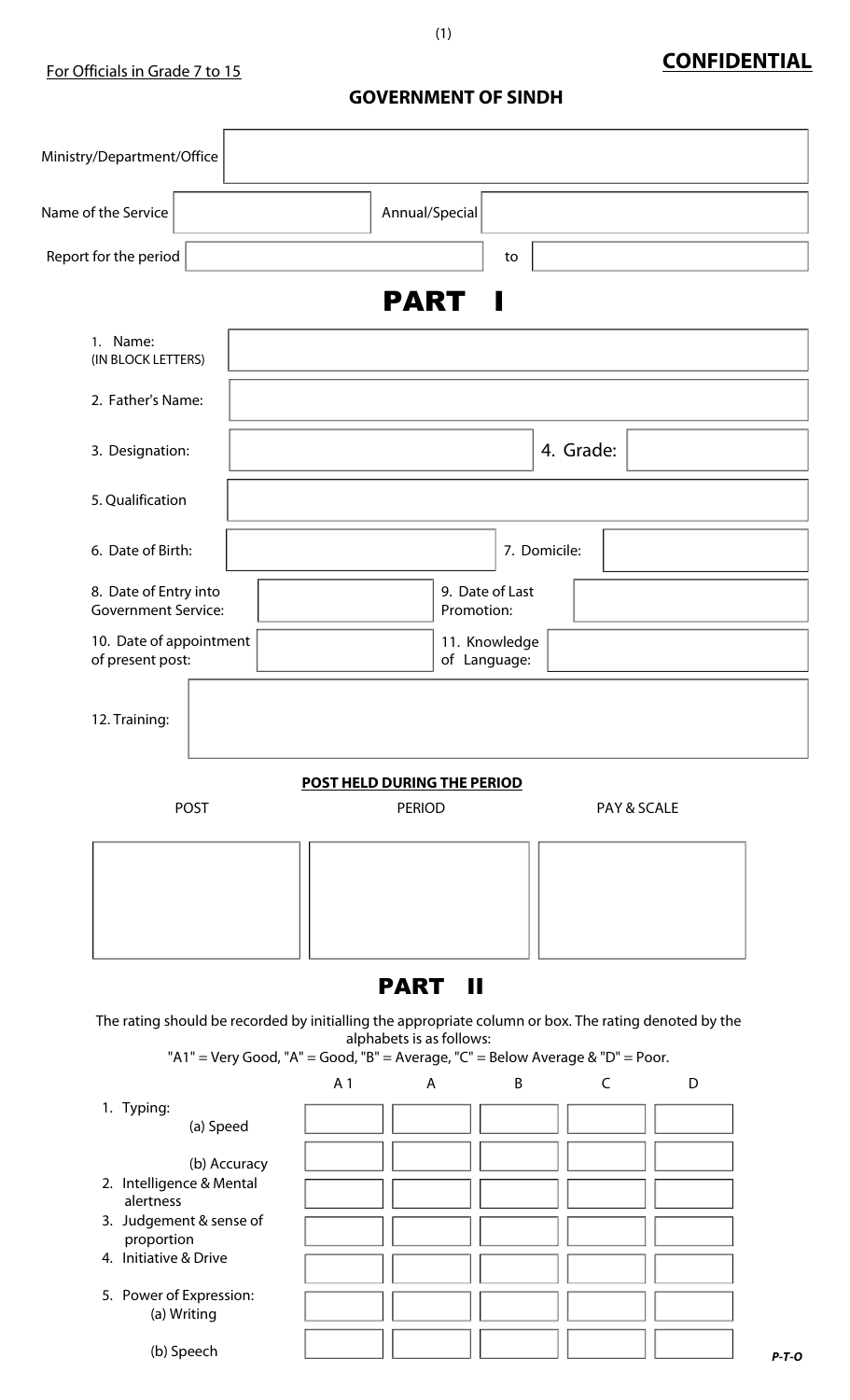

## PART III

Fitness for Promotion

(Initial the appropriate box below)

| Recommended for<br>accelerated promotion:                                   | Fit to be for retention after 20 years<br>of service |
|-----------------------------------------------------------------------------|------------------------------------------------------|
| Fit for promotion:                                                          |                                                      |
| Recently promoted,<br>assessment for further<br>Promotion premature         |                                                      |
| Not yet fit for promotion, but<br>likely to become fit in course<br>of time |                                                      |
| Unfit for further promotion,<br>has reached his ceiling:                    |                                                      |

**Comparing him with other officials of the same grade, give your general assessment of the officials by initialling the appropriate column below**

| Very Good | Good | Average | <b>Below Average</b> | Poor | if any e.g: For secretariat,<br>executive, judicial,<br>development or diplomatic<br>Work |
|-----------|------|---------|----------------------|------|-------------------------------------------------------------------------------------------|
|           |      |         |                      |      |                                                                                           |

(2)

*P-T-O*

Remarks on special aptitude,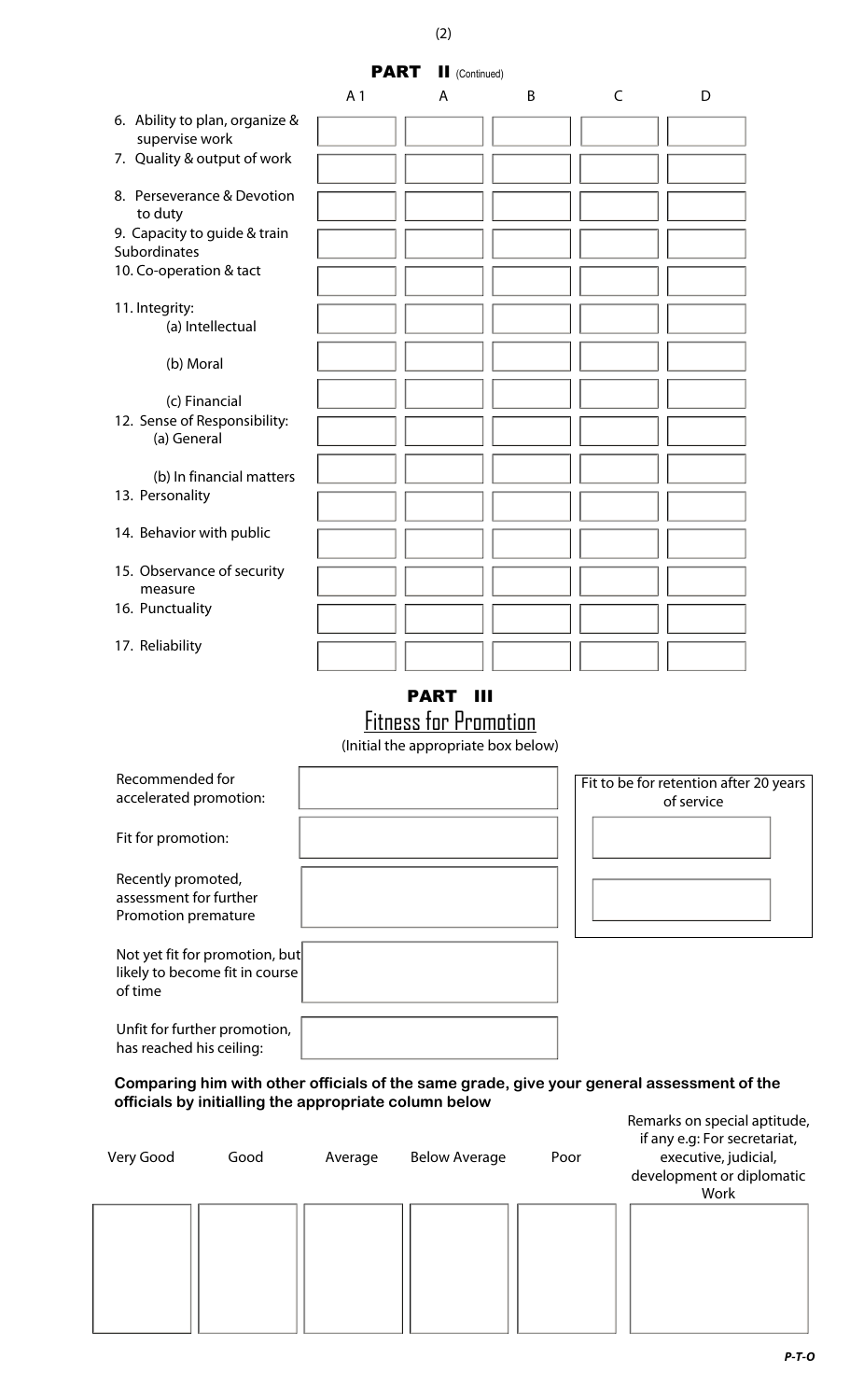### PART III (Continued)

#### **PEN PICTURE**

Dated: \_\_\_\_\_\_\_\_\_\_\_\_\_ 201 Signature of Reporting Officer

## PART IV Remarks of the Countersigning Officer

I consider that the assessment made by the Reporting Officer is very good/reasonably good/strict/ lenient/biased.

The Remarks underlined in ink should be communicated in writing.

I have the following remarks to add.

Dated: \_\_\_\_\_\_\_\_\_\_\_\_\_\_\_\_\_\_\_\_\_\_\_ 201 ated: Signature of Countersigning Officer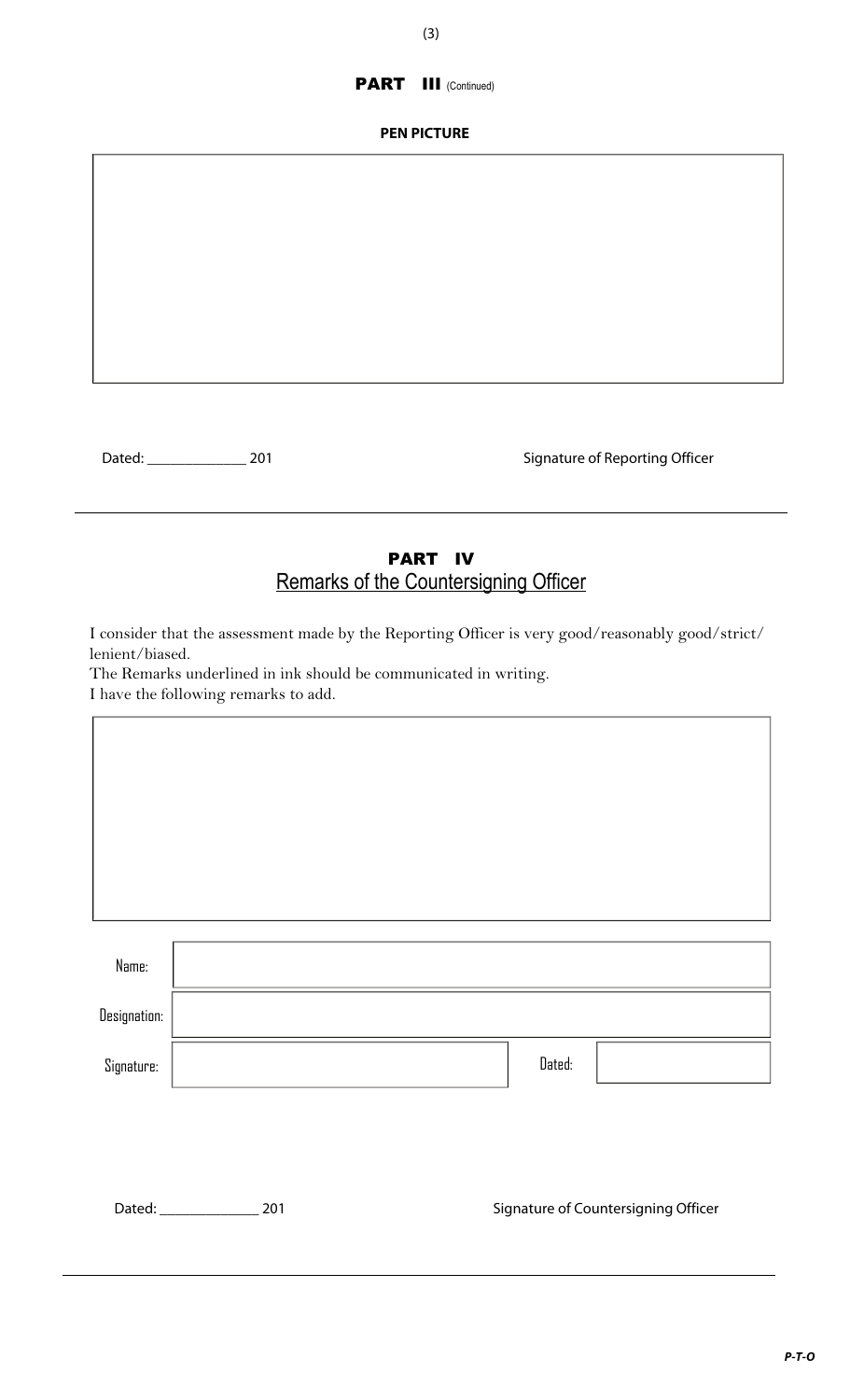# PART V Representation

| Name:             |       |  |
|-------------------|-------|--|
| (Capital letters) |       |  |
| Designation:      |       |  |
| Signature:        | Date: |  |
|                   |       |  |